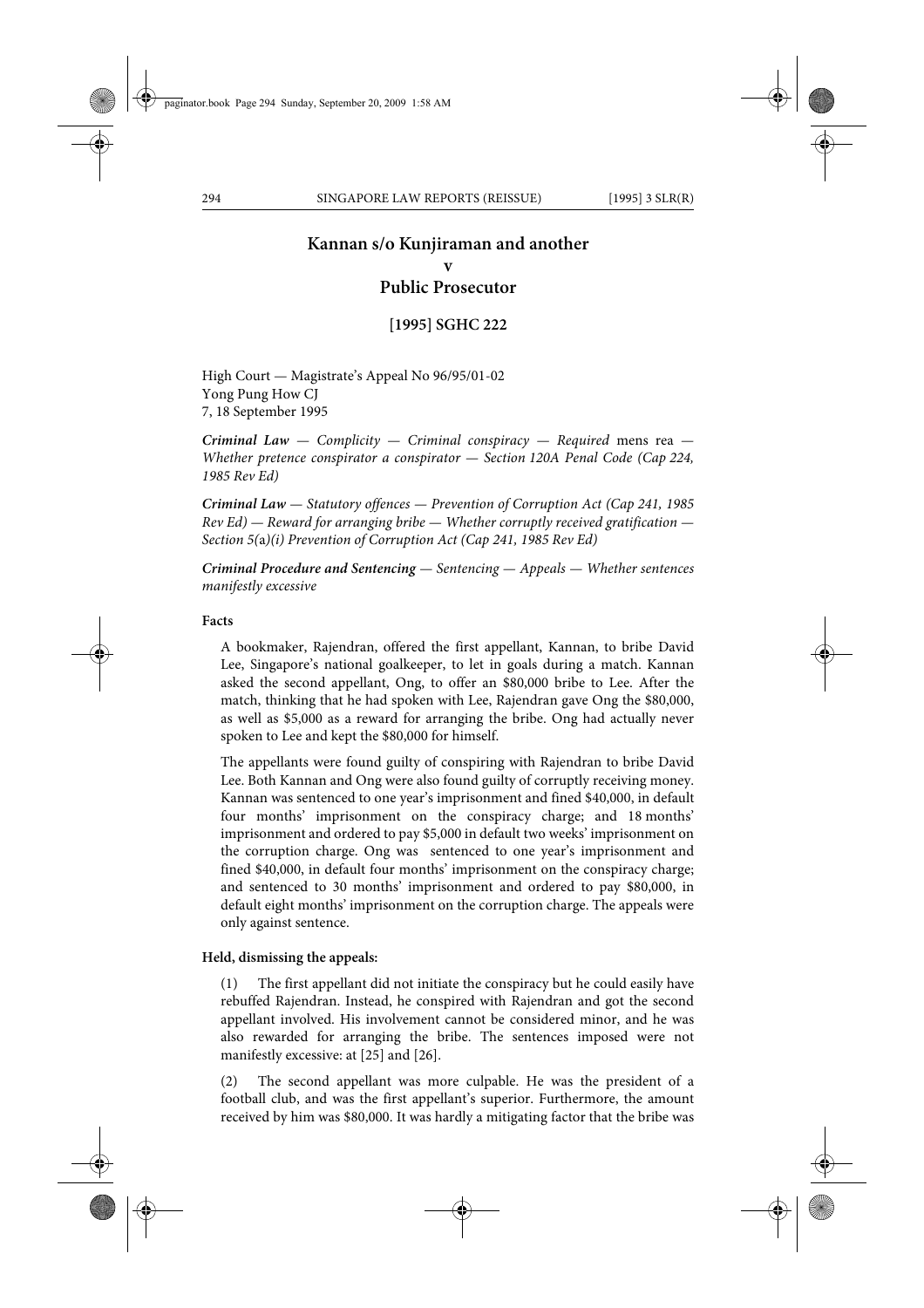never offered to David Lee because the second appellant pocketed it instead. When the second appellant surrendered \$80,000 to the CPIB, this was done more to bolster his defence than as a result of any remorse on his part. The sentences imposed were not manifestly excessive: at [28].

[Observation: The *mens rea* required for criminal conspiracy under s 120A of the Penal Code (Cap 224, 1985 Rev Ed) was a true intention to enter into the agreement, which connoted an intention to carry into effect the agreement. Had it been the legislative intention to catch a pretence conspirator, the words "or purport to agree" would have been added in the definition of criminal conspiracy. Once the intention to agree was proven, the mere fact of agreement would constitute the offence of conspiracy: at [12] and [13].]

#### **Case(s) referred to**

*PP v Abbas Saad* District Arrest Case No 6962 of 1995 (distd) *PP v Khoo Yong Hak* [1995] 1 SLR(R) 769; [1995] 2 SLR 283 (folld) *R v Collins* [1983] TLR 630; The Times (26 October 1983) (folld) *R v O'Brien* (1954) 110 CCC 1 (folld) *R v Thomson* (1965) 50 Cr App R 1 (folld) *Sairi bin Sulaiman v PP* Magistrate's Appeal No 346/94/01 (refd)

#### **Legislation referred to**

Criminal Procedure Code (Cap 68, 1985 Rev Ed) s 268 Penal Code (Cap 224, 1985 Rev Ed) s 120A (consd) Prevention of Corruption Act (Cap 241, 1993 Rev Ed) s 5(*a*)(i); s 5(*b*)(i)

*Peter Fernando (Leo Fernando) for the first appellant; Edmond Pereira (Edmond Pereira & Partners) for the second appellant; Sowaran Singh (Deputy Public Prosecutor) for the respondent.*

18 September 1995

## **Yong Pung How CJ:**

1 The appellants, Kannan s/o Kunjiraman ("the first appellant") and Ong Kheng Hock ("the second appellant"), were convicted on a joint charge of conspiring with one Rajendran s/o R Kurusamy ("Rajendran") to corruptly offer a gratification of \$80,000 to one David Lee, the goalkeeper of the Singapore national soccer team. The gratification was intended to be an inducement to David Lee to assist in reducing the winning margin of the Singapore national team in its match against Perlis in the FAM Premier League match held on 13 May 1994, by letting in goals.

2 The first appellant was also convicted on a charge of corruptly receiving from Rajendran a gratification of \$5,000 as a reward for arranging the bribe to David Lee. The second appellant was convicted on an additional charge of corruptly receiving the \$80,000 for David Lee. Both of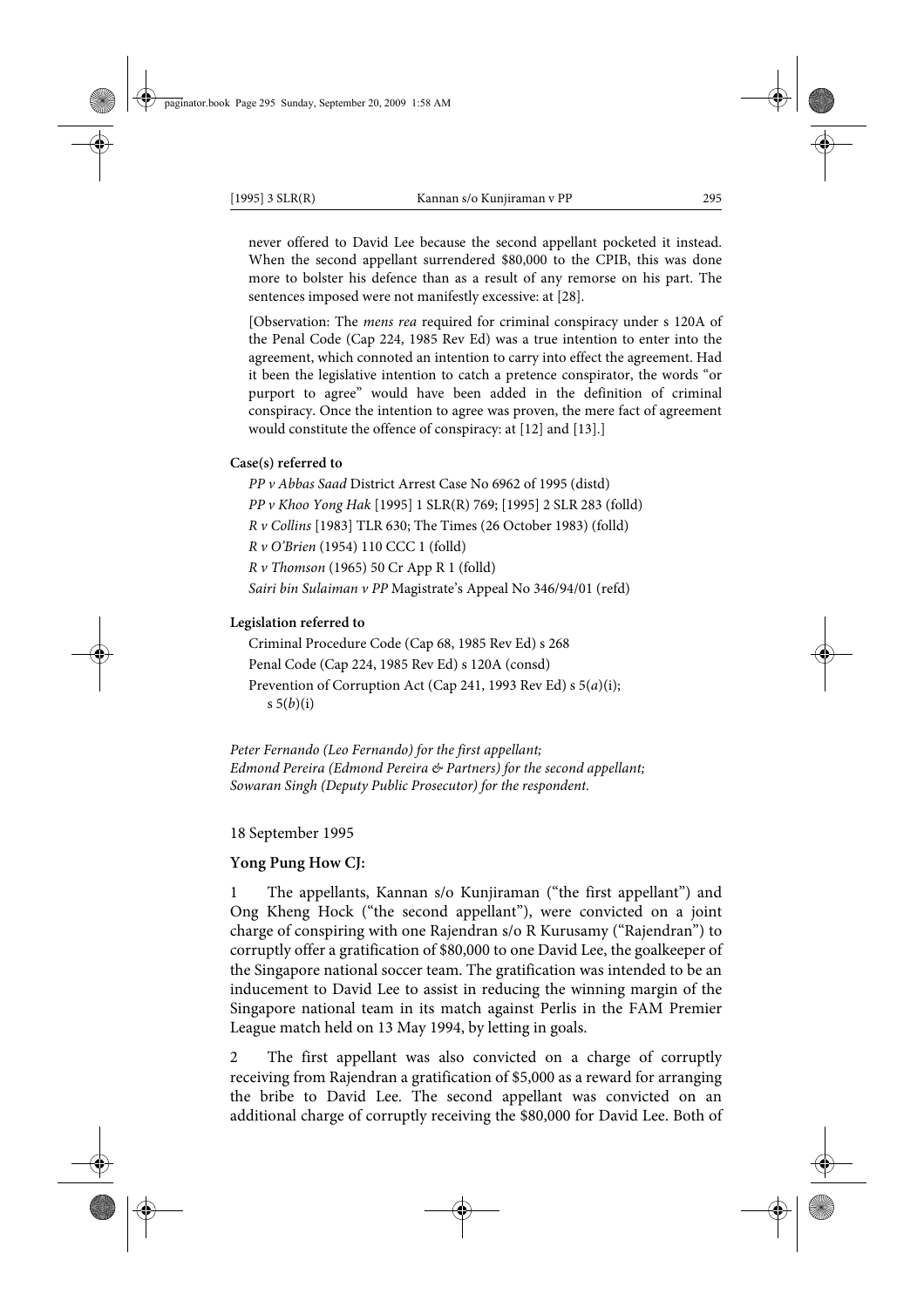these charges were under s 5(*a*)(i) of the Prevention of Corruption Act (Cap 241).

3 The first appellant was sentenced to one year's imprisonment and fined \$40,000, in default four months' imprisonment on the conspiracy charge. He was sentenced to 18 months' imprisonment and ordered to pay a penalty of \$5,000, in default two weeks' imprisonment on the charge of corruptly receiving a gratification. The second appellant was also sentenced to one year's imprisonment and fined \$40,000, in default four months' imprisonment on the conspiracy charge. He was sentenced to 30 months' imprisonment and ordered to pay a penalty of \$80,000, in default eight months' imprisonment on the charge of corruptly receiving a gratification for David Lee.

4 The appellants filed notices of appeal against both conviction and sentence. They then applied for leave to withdraw their appeals against conviction. As the first appellant had not set out his grounds for appeal against sentence in his petition of appeal, he was technically deemed to have withdrawn his appeal against sentence. Counsel therefore applied for leave to argue the first appellant's appeal against sentence. The deputy public prosecutor ("the DPP") kindly indicated that he would not make any technical objection on this ground. I allowed the appellants' applications. The appeals were therefore only against sentence.

5 After hearing counsels' submissions and the DPP's, I dismissed the appellants' appeals against sentence. I now give my reasons.

6 The brief facts of the case are as follows. The first appellant is an exnational player. He was also a committee member of the Changi United Football Club ("Changi United"), in which David Lee is the vice-president and a team member. The second appellant was the President of Changi United. Hence, he was the first appellant's superior. The first appellant was also an insurance salesman and the second appellant a sales manager with the same insurance company.

Rajendran was an admitted bookmaker involved in "fixing" matches. On the pretext of buying an insurance policy, Rajendran arranged with one Ramu to meet the first appellant. As a result of this meeting, the seed of the conspiracy to bribe David Lee was sown by Rajendran. He made an offer to bribe David Lee and the first appellant agreed to pass on the offer to the second appellant, who was in a position to speak to David Lee about this. The first appellant told the second appellant about the offer and asked him how the first appellant should reply to Rajendran. The second appellant indicated that the first appellant should reply in the positive.

8 Rajendran thought that a goal scored by the Perlis team was deliberately let in by David Lee and was happy with the outcome of the match. The \$80,000 was handed over to the first appellant, together with \$5,000 for the first appellant as a reward for arranging the bribe. The first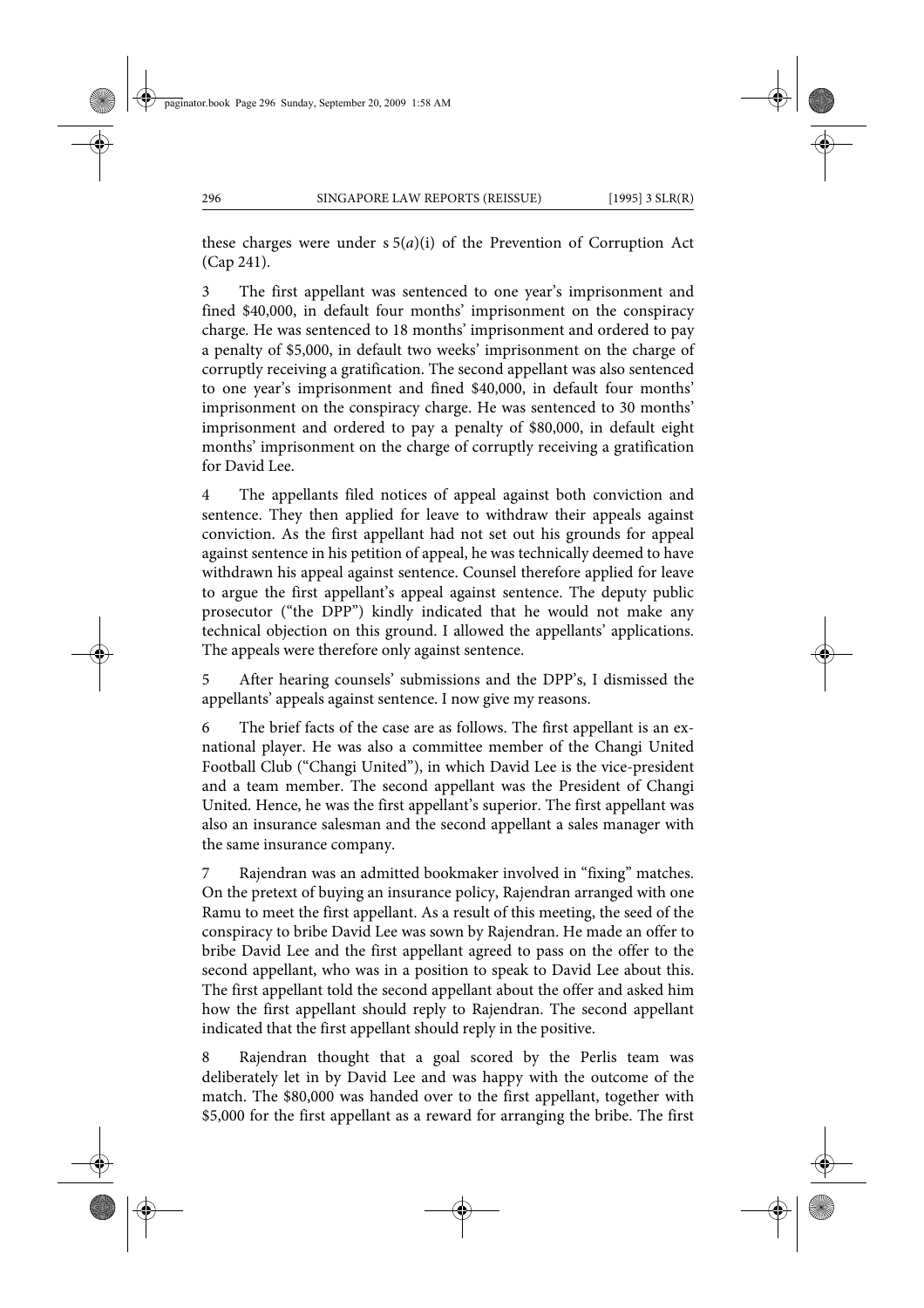appellant passed the \$80,000 to the second appellant. However, the second appellant kept the money. It turned out that the second appellant did not communicate Rajendran's offer to David Lee at all.

9 I must add that the facts of the present case raised a few questions of law regarding the convictions. It would be appropriate to deal with them here even though the appellants had decided not to proceed with their appeals against conviction. This is because if I had been of the view that any of the convictions could not be supported in law, I would have exercised my powers of revision under s 268 of the Criminal Procedure Code (Cap 68) to set aside that conviction, even if the appellant had not filed a notice of appeal against his conviction on that charge.

10 The first question relates to what is commonly called a pretence conspirator. This issue does not appear to have arisen previously in any local case. In the Canadian case of *R v O'Brien* (1954) 110 CCC 1, the Supreme Court of Canada held, by a majority, that conspiracy requires more than just an agreement to carry out an unlawful design. To be guilty of conspiracy a party to such an agreement must also have the co-existent intent to effect that design. Taschereau J said at 2:

I think there has been some confusion as to the element of intention which is necessary to constitute the offence. It is, of course, essential that the conspirators have the intention to agree, and this agreement must be complete. There must also be a common design to do something unlawful, or something lawful by illegal means. Although it is not necessary that there should be an overt act in furtherance of the conspiracy, to complete the crime, I have no doubt that there must exist an intention to put the common design into effect. A common design necessarily involved an intention. Both are synonymous. The intention cannot be anything else but the will to attain the object of the agreement.

At 5, Rand J agreed:

I agree that a conspiracy requires an actual intention in both parties at the moment of exchanging the words of agreement to participate in the act proposed; mere words purporting agreement without an assenting mind to the act proposed are not sufficient.

11 *R v O'Brien* was followed in the English case of *R v Thomson* (1965) 50 Cr App R 1. This was only a case in the Western Circuit, but it has since been followed by the Court of Appeal in *R v Collins* The Times (26 October 1983). In *R v Thomson*, Lawton J said at 3:

When a man makes an agreement, he assents with his mind to the offer of the other party and communicates his assent to the other party by words or conduct. For the purposes of the law of contract, the words or conduct by which a man manifests his assent are binding on him and the law does not allow him to say that his mind did not go with his conduct. The criminal law, however, is concerned with punishing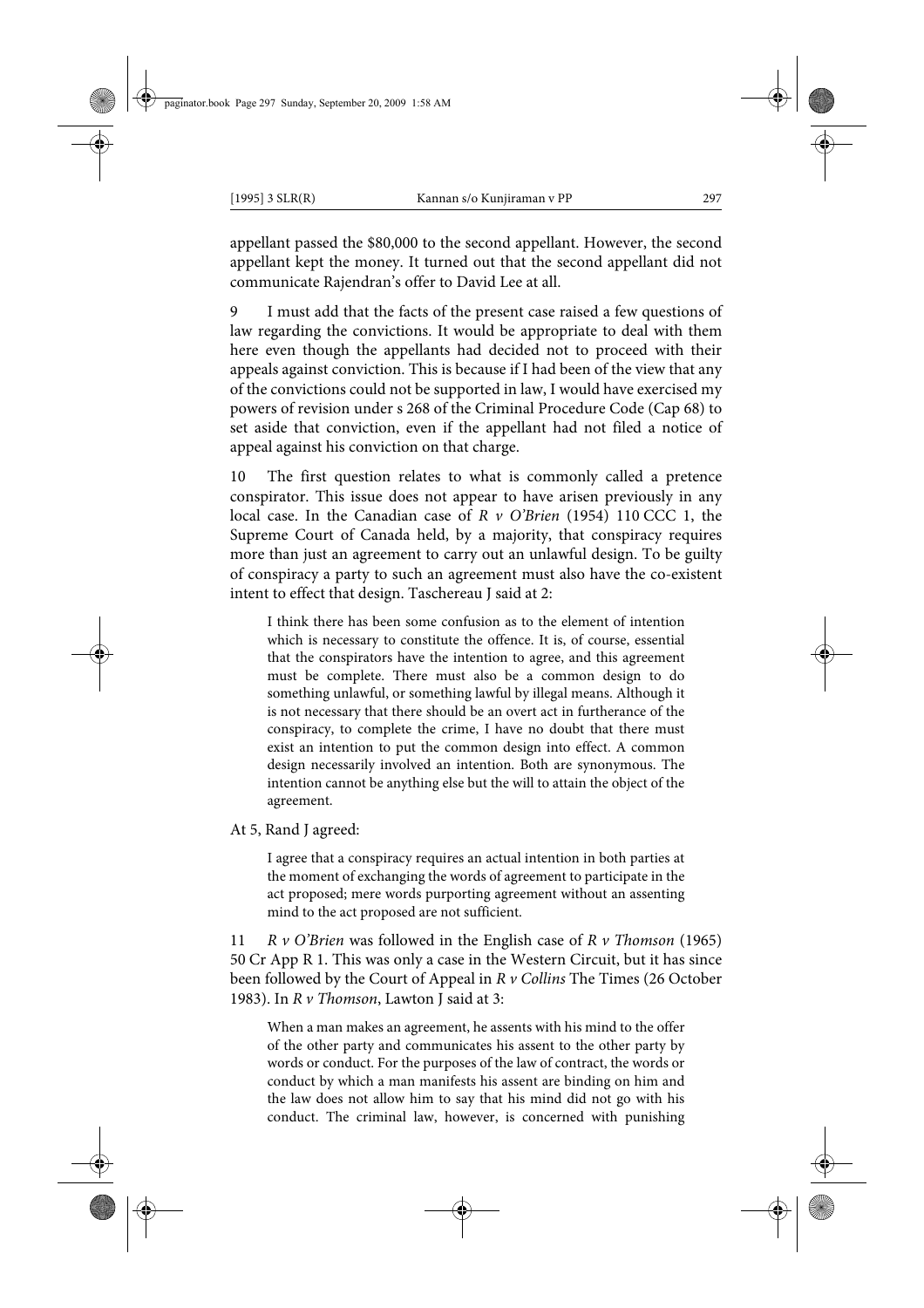wrongdoing; the essential element in any crime, other than in the limited class of absolute offences, is a guilty mind. Evidence that the accused person acted and spoke as if he was making and had made an agreement may provide cogent evidence of a guilty mind; but it is only evidence and can be rebutted by other evidence.

It follows, in my judgment, that in the crime of conspiracy there must be the element of a guilty mind …

If the facts show, as the jury might on the evidence in this case infer that they do, that the defendant manifested his assent to a criminal enterprise, but that his mind did not go with his assent, then it seems to me that the element of the guilty mind is missing and, accordingly, on those facts he would be entitled to be acquitted, and I propose to direct the jury accordingly.

Section 120A of the Penal Code (Cap 224) defines a criminal conspiracy as such:

When two or more persons agree to do, or cause to be done —

- (*a*) an illegal act; or
- (*b*) an act, which is not illegal, by illegal means,

such an agreement is designated a criminal conspiracy:

Provided that no agreement except an agreement to commit an offence shall amount to a criminal conspiracy unless some act besides the agreement is done by one or more parties to such agreement in pursuance thereof.

12 This is not inconsistent with the English and Canadian cases, for "agree" connotes a true intention to enter into the agreement, which in turn connotes an intention to carry into effect the agreement. Had it been the legislative intention to catch a pretence conspirator, the words "or purport to agree" would have been added in the definition. The *mens rea* required for that would then be a mere intention to pretend to enter into the agreement.

13 Of course once the intention to agree, in the true sense, is proven, the mere fact of agreement would constitute the offence of conspiracy. It would then be no answer to say that the conspiracy was never carried out or that one conspirator or another did not do what he was supposed to have done under the conspiracy.

14 Hence, the district judge was right in not stopping at the external manifestation of an agreement, but treating it as evidence of a true intention to agree. This, of course, is a question of fact, usually inferred from all the surrounding circumstances. On this, the district judge had found against both the appellants and they have withdrawn their appeals against his finding.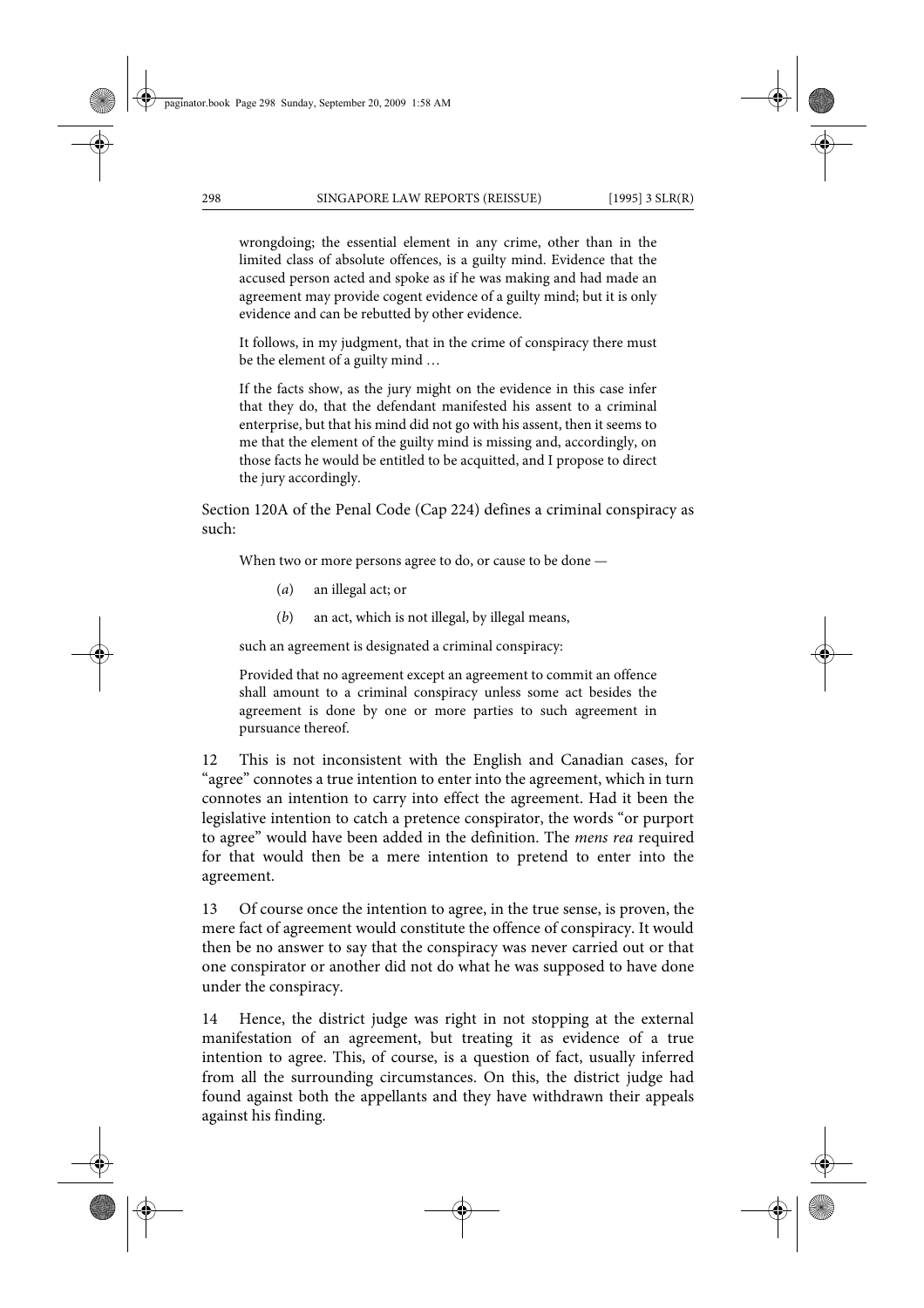15 The second question relates to the question of whether the \$5,000 was corruptly received by the first appellant. This point was not argued by counsel and hence was not really considered below. However, in the light of my decision in *Sairi bin Sulaiman v PP* (MA 346/94/01) (unreported), it is necessary for me to deal with it.

16 The starting point is *PP v Khoo Yong Hak* [1995] 1 SLR(R) 769. There, I had held that for a gratification to be corruptly given under  $s \, 5(b)(i)$  of the Act, there must be a corrupt element in the transaction itself. The giving of the corruption must also be accompanied by a corrupt intent on the part of the giver. In *Sairi bin Sulaiman*, I held that the same considerations apply in the case of corruptly receiving a gratification.

17 The application of this test is not always easy, and the present case presents just such a difficulty. On the one hand, if A gives \$5,000 to B to assault C, it would have been quite clear that, without more, the \$5,000 was neither corruptly given by A nor corruptly received by B. As I have said in *Sairi bin Sulaiman v PP*, it might have been for an illegal purpose, but that did not *per se* make it corrupt. On the other hand, the \$5,000 here was not for just any illegal purpose. The \$5,000 was a reward for offering or arranging to offer a bribe to David Lee. The offer of a bribe is not just illegal but it is also undoubtedly corrupt. The same is true of arranging such an offer. Hence, it could be argued that the receipt of the \$5,000 by the first appellant was also corrupt, as it was tainted by the underlying transaction in a way which makes it corrupt. It was a reward for a corrupt act and the first appellant received it knowing that it was such a reward.

18 In my view, a line must be drawn between a reward for doing something merely illegal, and a reward for doing something which is not just illegal but is in itself corrupt. The latter is corrupt, but the former is not necessarily so. This, of course, is a very fine distinction. However, there comes a point when fine distinction must be drawn and such distinctions are not unknown even in the criminal law. This is just such a case.

19 As for the fact that the agreement was never carried into effect, I am of the view that it should not make a difference. The \$5,000 was given as a reward for arranging a bribe to David Lee. When it was received, the first appellant knew that it was given on this basis. It is not open to him to say that in fact, unknown to the giver of the gratification, the offer was never made to David Lee.

20 The last question concerns the receipt of the \$80,000 by the second appellant. Even though the second appellant was part of the conspiracy to offer a bribe to David Lee, it appears that by the time the \$80,000 was received by the second appellant, he had no intention at all to offer it to him. The offer was never communicated to David Lee. It could therefore be safely said that, at this stage, the second appellant had no intention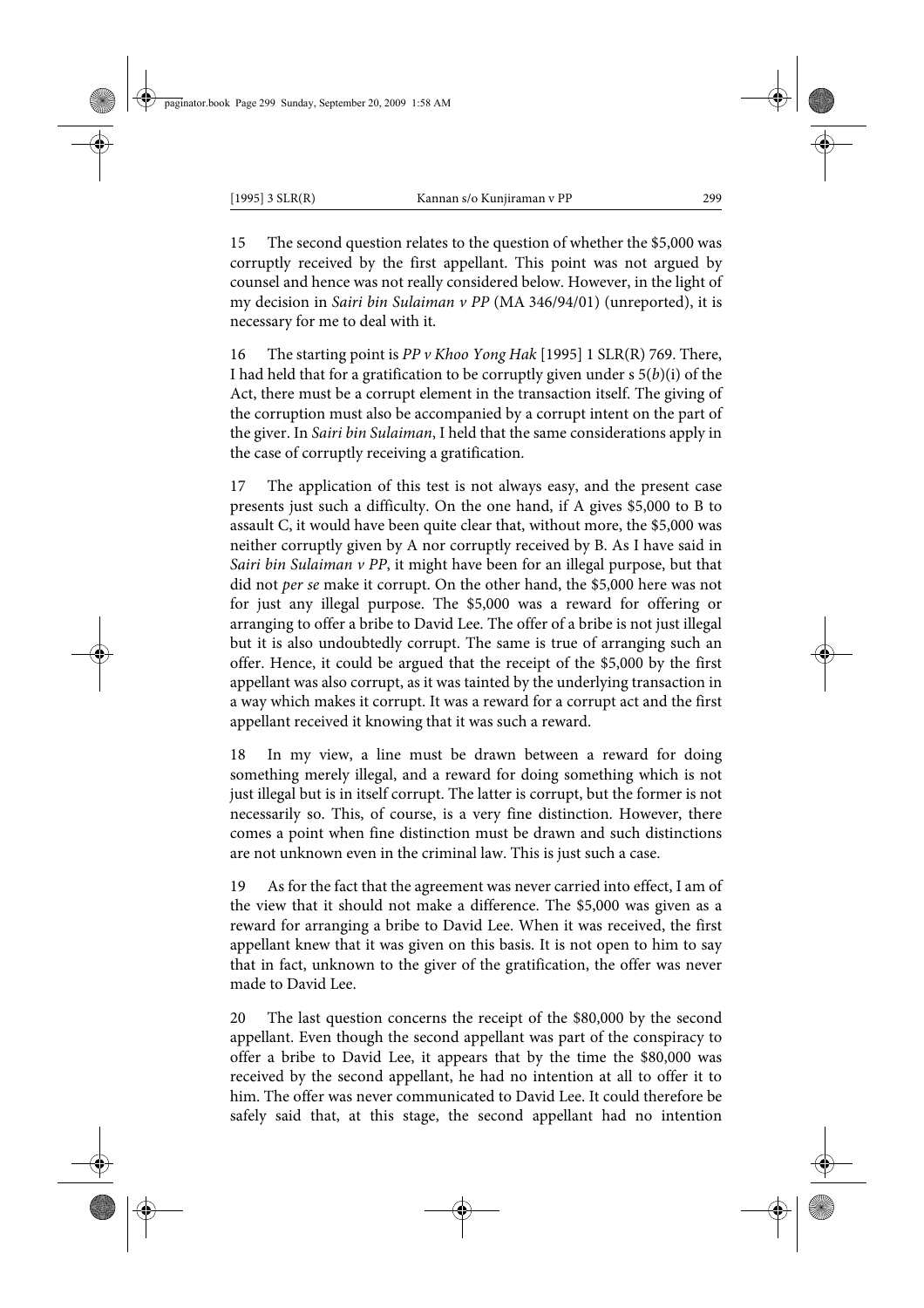whatsoever to pass the \$80,000 to David Lee. Could it then be said that the \$80,000 was received for David Lee? Again, this was not argued below.

21 However, I am of the view that it could. The \$80,000 was given to the second appellant for David Lee. When it was received by the second appellant, he knew that it was so given. Hence, he received it for David Lee. It is no answer to say that he did not intend to hold it for David Lee. An agent receives money for his principal, even though at the point of receipt he had no intention at all to pass it to his principal but instead intends to appropriate it for his own use.

22 As for the question of whether it was corruptly received, *PP v Khoo Yong Hak* ([16] *supra*) is again applicable. There was a corrupt element in the transaction as the \$80,000 was meant as a bribe to David Lee. When the second appellant received it, he knew that it was given on that basis and he intended to receive it nevertheless. Hence he received it with a corrupt intent. It mattered not that he then intended to keep it for himself, instead of passing it on. When a bribe is offered to a principal through an agent or some other third party, it is not a defence for that third party, if he receives it knowing it to be a bribe, to say that he had no intention of passing it on but had intended all along to pocket it himself. Had it been the case that he received it knowing that it was a bribe for David Lee, but intending to hand it over to the authorities, then it could be said that there was no corrupt intent accompanying the receipt. However, that is not the case here. Thus, I was satisfied that all the charges against the appellants had been made out. I therefore granted leave to the appellants to withdraw their appeals against conviction and proceed with their appeals against sentence only.

23 I now turn to the appellants' appeals against sentence. I should say first that counsel for both appellants had criticised the district judge's findings of fact. In particular, counsel for the second appellant had levelled criticisms against the district judge's finding that the \$80,000 surrendered to the CPIB was not in the house when it was searched. I have studied the notes of evidence carefully, and I must say that I find no reason to disagree with the district judge.

24 Counsel for the first appellant urged me to consider the first appellant's illustrious career in soccer prior to his conviction and the impact the convictions had on it. Also, the first appellant's family will suffer if he is sent to prison. These are of course relevant considerations, but it is inevitable that a criminal conviction will have an adverse impact on a first offender's career. It is also inevitable that an accused's family will suffer as a result of his imprisonment. Such sad consequences are unavoidable. On the other hand, the public interest must be protected. Soccer is a sport with a wide following. Offences of this nature have attracted much public attention lately. If left unchecked, they are capable of tarnishing the image of Singapore. All these had been considered by the district judge.